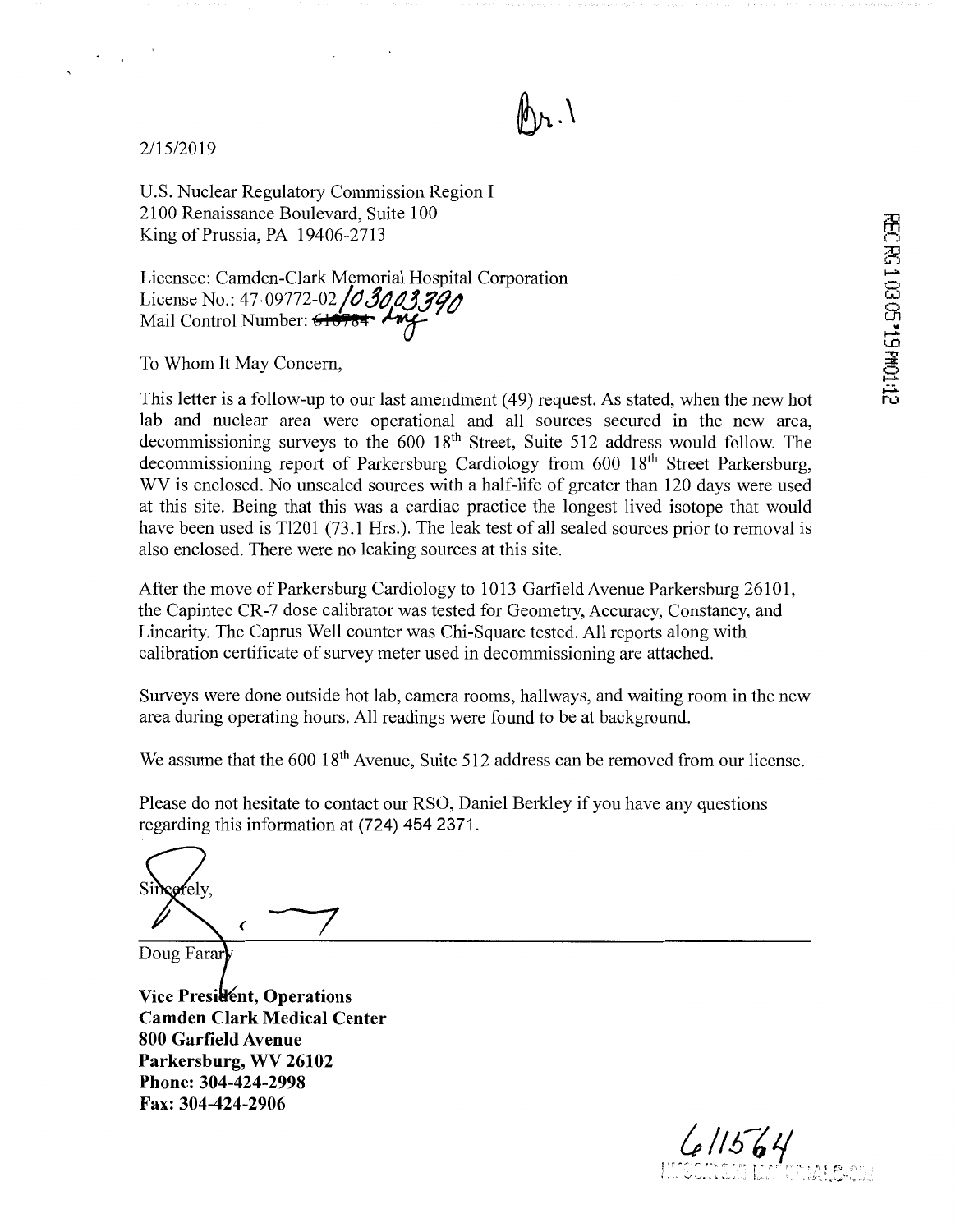#### Decommissioning Camden Clark Parkersburg Cardiology

600 18th Street, Suite 512, Parkersburg, WV 26102 Radioactive Material License number 47-09772-02 All Sources Transported to New Hot Lab Camden Clark Parkersburg Cardiology MOB-D, Cardiology Building, 1013 Garfield Ave. Parkersburg, WV 26102

\*\*\*Sealed Source Inventory Attached\*\*\* **DATE: 2/11/2019**  Meter Ludlum Model 14C S/N 110445 Caprus Well wipes Figure 15 Mattached<sup>\*\*\*</sup><br>Background 0.03 mr/hr with Ludium Caprus Well wipes<br>Background 0.03 mr/hr with Ludium Caprus Well **bkg 289 dpm Super Super Super Action** 

Thr with Ludlum Caprus Well bkg 289 dpm<br>Survey performed by Daniel A. Berkley, RSO Completed of July

| Scan Room           | <b>Wipe Test</b> | <b>Net Cts</b> | Survey  |
|---------------------|------------------|----------------|---------|
| Cardio1             | (dpm)            | (dpm)          | (mr/hr) |
|                     |                  |                |         |
| Floor 1-5           | 292              | 3              | 0.03    |
| Floor6-10           | 292              | 3              | 0.03    |
| Floor 11-15         | 292              | 3              | 0.03    |
| Floor 16-20         | 292              | 3              | 0.03    |
| Wall 1-5            | 292              | 3              | 0.03    |
| <b>Wall 6-10</b>    | 292              | 3              | 0.03    |
| Wall 11-15          | 292              | 3              | 0.03    |
| Wall 16-20          | 292              | 3              | 0.03    |
| Counters            | 292              | 3              | 0.03    |
| Cabinets            | 292              | 3              | 0.03    |
|                     |                  |                |         |
| Scan Room           | <b>Wipe Test</b> | <b>Net Cts</b> | Survey  |
| Cardio <sub>2</sub> | (dpm)            | (dpm)          | (mr/hr) |
|                     |                  |                |         |
| Floor 1-5           | 295              | 6              | 0.03    |
| Floor6-10           | 295              | 6              | 0.03    |
| Floor 11-15         | 295              | 6              | 0.03    |
| Floor 16-20         | 295              | 6              | 0.03    |
| <b>Wall 1-5</b>     | 295              | 6              | 0.03    |
| Wall 6-10           | 295              | 6              | 0.03    |
| Wall 11-15          | 295              | 6              | 0.03    |
| Wall 16-20          | 295              | 6              | 0.03    |
| Counters            | 295              | 6              | 0.03    |
| Cabinets            | 295              | 6              | 0.03    |
|                     |                  |                |         |
| Scan Room           | Wipe Test        | <b>Net Cts</b> | Survey  |
| Cardio3             | (dpm)            | (dpm)          | (mr/hr) |
|                     |                  |                |         |
| Floor 1-5           | 286              | 0              | 0.03    |
| Floor6-10           | 286              | 0              | 0.03    |
| Floor 11-15         | 286              | 0              | 0.03    |
| Floor 16-20         | 286              | 0              | 0.03    |
| <b>Wall 1-5</b>     | 286              | $\mathbf 0$    | 0.03    |

Wall 6-10 286 0 0.03

Wall 11-15 286 0.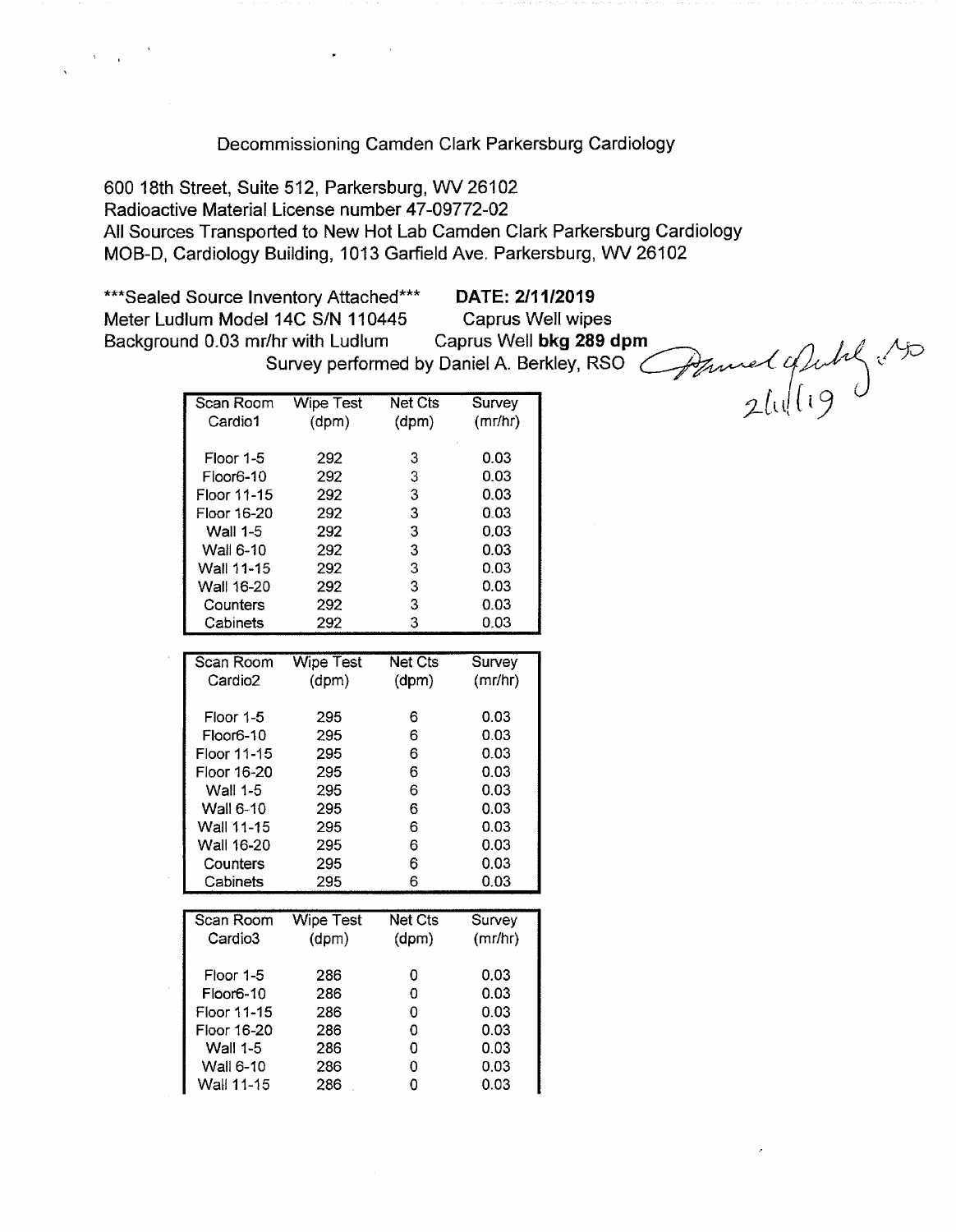| Wall 16-20<br>Counters   | 286<br>286                | 0<br>0           | 0.03<br>0.03      |
|--------------------------|---------------------------|------------------|-------------------|
| Cabinets                 | 286                       | 0                | 0.03              |
|                          |                           |                  |                   |
| Treadmill<br>Room 1      | <b>Wipe Test</b><br>(dpm) | Net Cts<br>(dpm) | Survey<br>(mr/hr) |
| Floor 1-5                | 298                       | 9                | 0.03              |
| Floor6-10<br>Floor 11-15 | 298                       | 9<br>9           | 0.03<br>0.03      |
| Floor 16-20              | 298<br>298                | 9                | 0.03              |
| <b>Wall 1-5</b>          | 298                       | 9                | 0.03              |
| Wall 6-10                | 298                       | 9                | 0.03              |
| Wall 11-15               | 298                       | 9                | 0.03              |
| Wall 16-20               | 298                       | 9                | 0.03              |
| Counters                 | 298                       | 9                | 0.03              |
| Cabinets                 | 298                       | 9                | 0.03              |
| Treadmill                | <b>Wipe Test</b>          | <b>Net Cts</b>   | Survey            |
| Room 2                   | (dpm)                     | (dpm)            | (mr/hr)           |
| Floor 1-5                | 288                       | 0                | 0.03              |
| Floor6-10                | 250                       | 0                | 0.03              |
| Floor 11-15              | 288                       | 0                | 0.03              |
| Floor 16-20              | 292                       | 3                | 0.03              |
| Wall 1-5                 | 292                       | 3                | 0.03              |
| Wall 6-10                | 286                       | 0                | 0.03              |
| Wall 11-15               | 289                       | 0<br>6           | 0.03<br>0.03      |
| Wall 16-20<br>Counters   | 295<br>281                | 0                | 0.03              |
| Cabinets                 | 306                       | 17               | 0.03              |
|                          |                           |                  |                   |
| Treadmill                | <b>Wipe Test</b>          | Net Cts          | Survey            |
| Room 3                   | (dpm)                     | (dpm)            | (mr/hr)           |
| Floor 1-5                | 311                       | 22               | 0.03              |
| Floor6-10                | 311                       | 22               | 0.03              |
| Floor 11-15              | 311                       | 22               | 0.03              |
| Floor 16-20              | 311                       | 22               | 0.03              |
| Wall 1-5                 | 311                       | 22               | 0.03              |
| Wall 6-10                | 311                       | 22               | 0.03              |
| Wall 11-15               | 311                       | 22               | 0.03              |
| Wall 16-20               | 311                       | 22               | 0.03              |
| Counters                 | 311                       | 22               | 0.03              |
| Cabinets                 | 311                       | 22               | 0.03              |
| Hot Lab                  | <b>Wipe Test</b>          | <b>Net Cts</b>   | Survey            |
| Location                 | (dpm)                     | (dpm)            | (mr/hr)           |
| Floor 1-5                | 318                       | 29               | 0.03              |
| Floor 6-10               | 318                       | 29               | 0.03              |

 $\mathbf{y} = \mathbf{y} \in \mathbb{R}^{N}$ 

 $\label{eq:2} \frac{1}{\sqrt{2\pi}}\left(\frac{1}{\sqrt{2\pi}}\right)^{1/2}\frac{1}{\sqrt{2\pi}}\left(\frac{1}{\sqrt{2\pi}}\right)^{1/2}$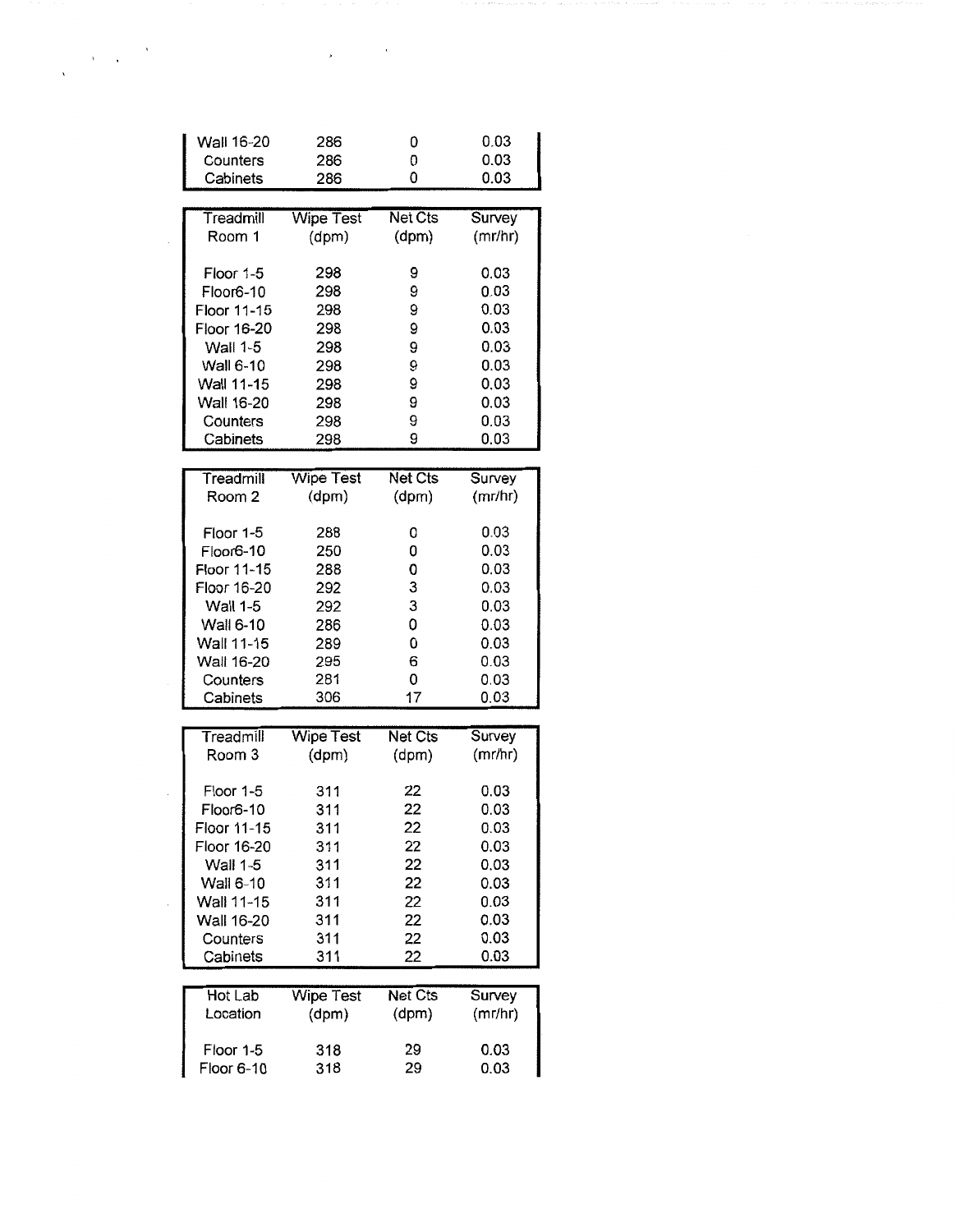| Floor 11-15                  | 318              | 29             | 0.03         |
|------------------------------|------------------|----------------|--------------|
| Wall 1-5                     | 318              | 29             | 0.03         |
| Wall 6-10                    | 318              | 29             | 0.03         |
| Wall 11-15                   | 318              | 29             | 0.03         |
| Counters                     | 318              | 29             | 0.03         |
| Cabinets                     | 318              | 29             | 0.03         |
|                              |                  |                |              |
| Injection                    | <b>Wipe Test</b> | <b>Net Cts</b> | Survey       |
| Room 1                       | (dpm)            | (dpm)          | (mr/hr)      |
| Floor 1-5                    | 275              | 0              | 0.03         |
| Floor 6-10                   | 275              | 0              | 0.03         |
| Wall 1-4                     | 275              | 0              | 0.03         |
| Wall 5-8                     | 275              | 0              | 0.03         |
| Wall 9-12                    | 275              | 0              | 0.03         |
| Wall 13-16                   | 275              | 0              | 0.03         |
| Counters                     | 275              | 0              | 0.03         |
| Cabinets                     | 275              | 0              | 0.03         |
|                              |                  |                |              |
| Injection                    | <b>Wipe Test</b> | <b>Net Cts</b> | Survey       |
| Room <sub>2</sub>            | (dpm)            | (dpm)          | (mr/hr)      |
| Floor 1-5                    | 311              | 22             | 0.03         |
| Floor 6-10                   | 311              | 22             | 0.03         |
| <b>Wall 1-4</b>              | 311              | 22             | 0.03         |
| Wall 5-8                     | 311              | 22             | 0.03         |
| Wall 9-12                    | 311              | 22             | 0.03         |
| Wall 13-16                   | 311              | 22             | 0.03         |
| Counters                     | 311              | 22             | 0.03         |
| Cabinets                     | 311              | 22             | 0.03         |
|                              | <b>Wipe Test</b> | <b>Net Cts</b> | Survey       |
| Injection<br>Room 3          | (dpm)            | (dpm)          | (mr/hr)      |
|                              |                  |                |              |
| Floor 1-5                    | 307              | 18             | 0.03         |
| Floor 6-10                   | 307              | 18             | 0.03         |
| <b>Wall 1-4</b>              | 307              | 18             | 0.03         |
| <b>Wall 5-8</b>              | 307              | 18             | 0.03         |
| <b>Wall 9-12</b>             | 307              | 18             | 0.03         |
| Wall 13-16                   | 307              | 18             | 0.03         |
| Counters                     | 307              | 18             | 0.03         |
| Cabinets                     | 307              | 18             | 0.03         |
| Patient                      | <b>Wipe Test</b> | Net Cts        | Survey       |
| Bathroom 1                   | (dpm)            | (dpm)          | (mr/hr)      |
|                              | 301              | 12             | 0.03         |
| Floor 1-5                    |                  |                |              |
| Floor 6-10                   | 301              | 12             | 0.03         |
| Wall 1-4                     | 301              | 12             | 0.03         |
| Wall 5-8<br><b>Wall 9-12</b> | 301<br>301       | 12<br>12       | 0.03<br>0.03 |

 $\chi_{\rm{max}} \sim 10$ 

 $\label{eq:1} \begin{array}{c} \mathcal{L}_{\text{max}}(\mathbf{x}) = \mathcal{L}_{\text{max}}(\mathbf{x}) \end{array}$  where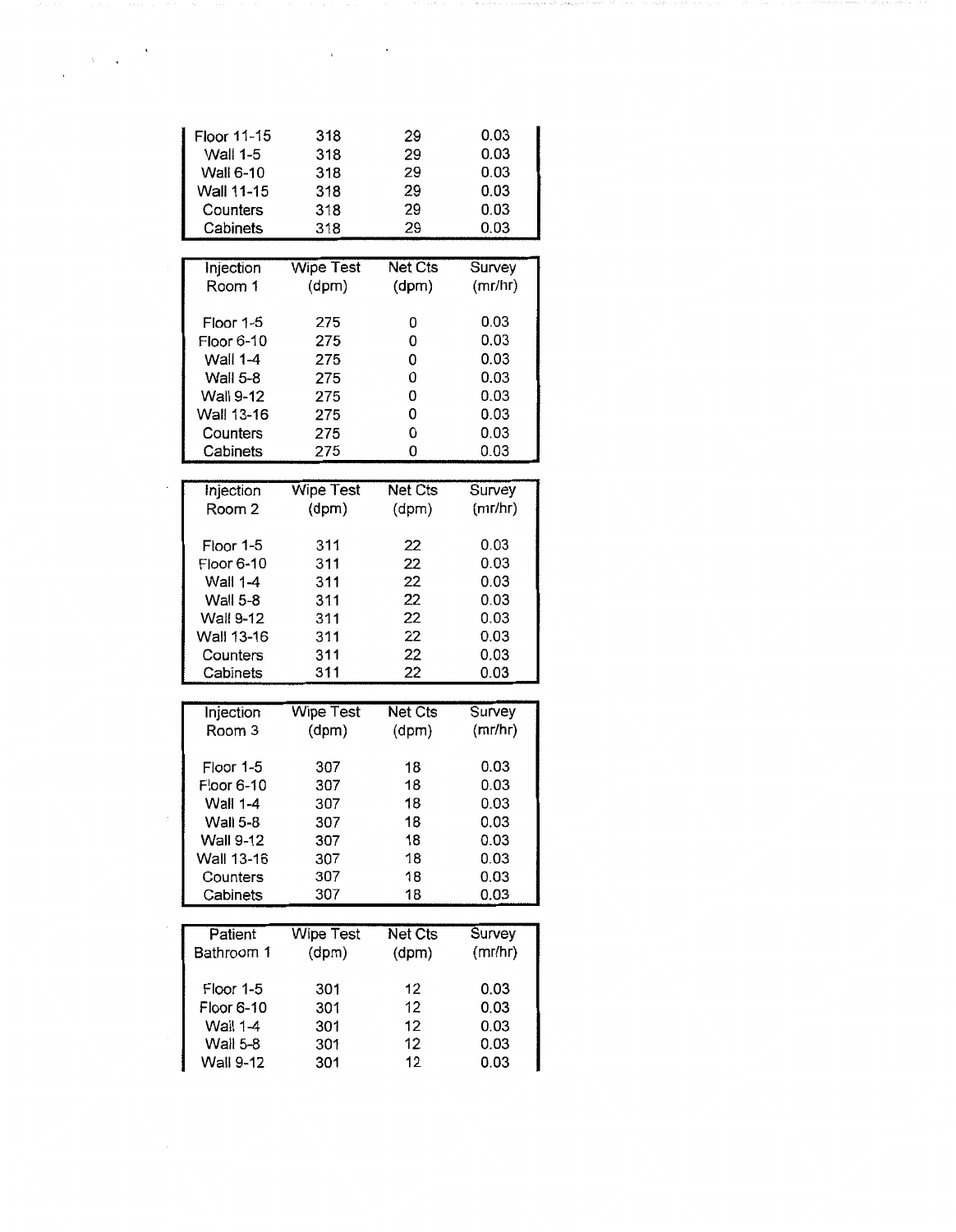| Wall 13-16        | 301              | 12             | 0.03    |
|-------------------|------------------|----------------|---------|
| <b>Sink</b>       | 301              | 12             | 0.03    |
| <b>Toilet</b>     | 301              | 12             | 0.03    |
|                   |                  |                |         |
| Patient           | <b>Wipe Test</b> | <b>Net Cts</b> | Survey  |
| Bathroom 2        | (dpm)            | (dpm)          | (mr/hr) |
|                   |                  |                |         |
| Floor 1-5         | 308              | 19             | 0.03    |
| <b>Floor 6-10</b> | 308              | 19             | 0.03    |
| <b>Wall 1-4</b>   | 308              | 19             | 0.03    |
| <b>Wall 5-8</b>   | 308              | 19             | 0.03    |
| <b>Wall 9-12</b>  | 308              | 19             | 0.03    |
| <b>Wall 13-16</b> | 308              | 19             | 0.03    |
| <b>Sink</b>       | 308              | 19             | 0.03    |
| Toilet            | 308              | 19             | 0.03    |
|                   |                  |                |         |
| Patient           | <b>Wipe Test</b> | <b>Net Cts</b> | Survey  |
| Bathroom 3        | (dpm)            | (dpm)          | (mr/hr) |
|                   |                  |                |         |
| Floor 1-5         | 311              | 22             | 0.03    |
| Floor 6-10        | 311              | 22             | 0.03    |
| <b>Wall 1-4</b>   | 311              | 22             | 0.03    |
| <b>Wall 5-8</b>   | 311              | 22             | 0.03    |
| <b>Wall 9-12</b>  | 311              | 22             | 0.03    |
| Wall 13-16        | 311              | 22             | 0.03    |
| Sink              | 311              | 22             | 0.03    |
| Toilet            | 311              | 22             | 0.03    |
| Patient           |                  |                |         |
| <b>Waiting 1</b>  | <b>Wipe Test</b> | Net Cts        | Survey  |
|                   | (dpm)            | (dpm)          | (mr/hr) |
| Floor 1-5         | 297              | 8              | 0.03    |
| <b>Floor 6-10</b> | 297              | 8              | 0.03    |
| Floor 11-15       | 297              | 8              | 0.03    |
| <b>Wall 1-5</b>   | 297              | 8              | 0.03    |
| Wall 6-10         | 297              | 8              | 0.03    |
| Wall 11-15        | 297              | 8              | 0.03    |
|                   |                  |                |         |
| <b>Patient</b>    | <b>Wipe Test</b> | <b>Net Cts</b> | Survey  |
| <b>Waiting 2</b>  | (dpm)            | (dpm)          | (mr/hr) |
|                   |                  |                |         |
| Floor 1-5         | 293              | 4              | 0.03    |
| Floor 6-10        | 293              | 4              | 0.03    |
| Floor 11-15       | 293              | 4              | 0.03    |
| <b>Wall 1-5</b>   | 293              | 4              | 0.03    |
| <b>Wall 6-10</b>  | 293              | 4              | 0.03    |
| Wall 11-15        | 293              | 4              | 0.03    |

 $\label{eq:2.1} \frac{1}{\sqrt{2}}\left(\frac{1}{\sqrt{2}}\right)^{2} \left(\frac{1}{\sqrt{2}}\right)^{2} \left(\frac{1}{\sqrt{2}}\right)^{2} \left(\frac{1}{\sqrt{2}}\right)^{2} \left(\frac{1}{\sqrt{2}}\right)^{2} \left(\frac{1}{\sqrt{2}}\right)^{2} \left(\frac{1}{\sqrt{2}}\right)^{2} \left(\frac{1}{\sqrt{2}}\right)^{2} \left(\frac{1}{\sqrt{2}}\right)^{2} \left(\frac{1}{\sqrt{2}}\right)^{2} \left(\frac{1}{\sqrt{2}}\right)^{2} \left(\$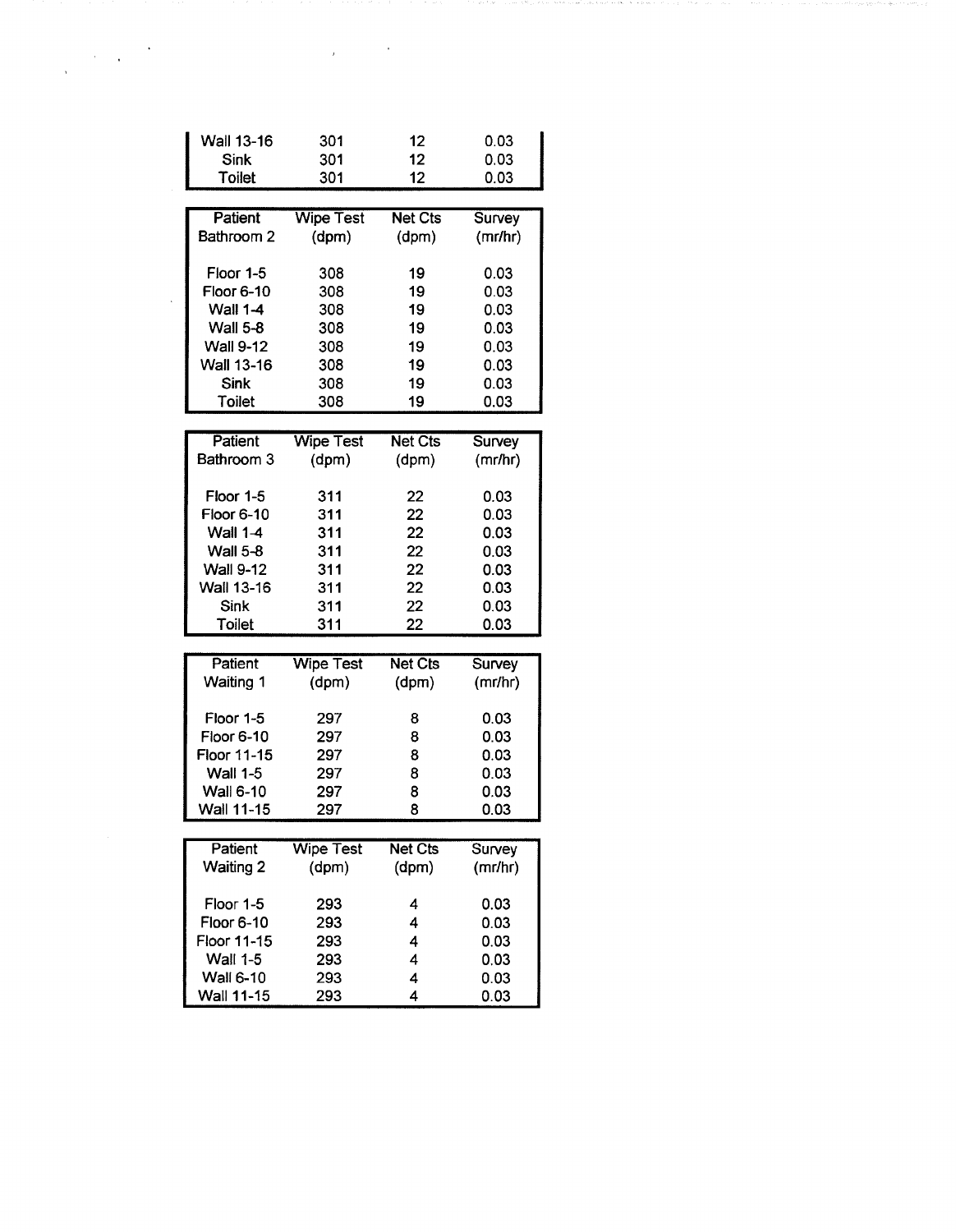

Nuclear Medicine Department

600 18th Street Suite 512, Parkersburg, WV 26101

LIC. # 47-25319-07

| Test Date & Time<br><b>Instrument Model</b><br>Serial #<br>Background<br>Instrum. Unig#<br>Comment | 12-03-2018<br>÷<br>CAPRAC<br>÷<br>000251<br>$\mathbf{r}$<br>461.00 CPM<br>$\mathcal{L}$<br>$\therefore$ 3 | 13:07            | <b>Technologist</b><br>Manufacturer<br>Instrum Eff<br>Trigger Level | Andrea Davis<br>Capintec<br>$\ddot{\phantom{0}}$<br>65.00<br>$\ddot{\phantom{a}}$<br>0.005<br>$\ddot{ }$ | $\frac{9}{6}$<br>uCi |                            |      |
|----------------------------------------------------------------------------------------------------|-----------------------------------------------------------------------------------------------------------|------------------|---------------------------------------------------------------------|----------------------------------------------------------------------------------------------------------|----------------------|----------------------------|------|
| <b>Chemical Name</b><br>#                                                                          | Model #                                                                                                   | Serial #         | Cal. Date                                                           | Predicted Act.                                                                                           | Wipe Result          | <b>Chemical Eff Factor</b> |      |
| $Cs - 137$                                                                                         |                                                                                                           | S356027-023      | 03-30-1994                                                          | 124.7370 uCi                                                                                             | 463 CPM              | 0.00                       | 1.0C |
| $Cs - 137$<br>$\mathbf{2}$                                                                         |                                                                                                           | BM0813711241109  | 08-31-2011                                                          | 102.9080 nCi                                                                                             | 451 CPM              | 0.00                       | 1.0C |
| $Co - 57$<br>3                                                                                     |                                                                                                           | BM06057E14013106 | 01-16-2014                                                          | 0.1206 mCi                                                                                               | 447 CPM              | 0.00                       | 1.0C |

#### **This Report indicates that all above sealed sources have PASSED a Leak Test.**  Removed Activity for sources was below the 0.005 uCi NRC/STATE Trigger Limit

Technologist Signature:---------- ~y <sup>~</sup>J(}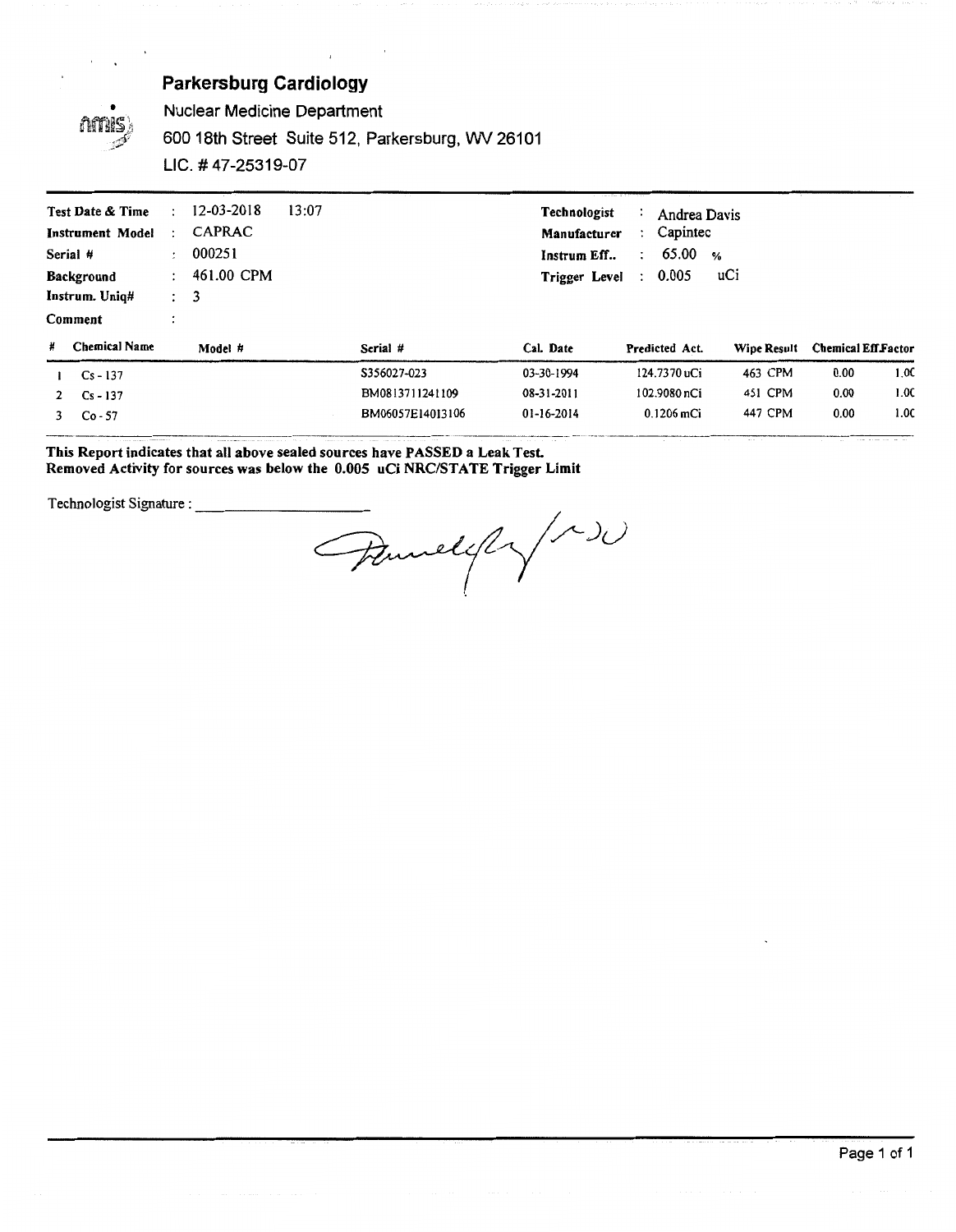

Nuclear Medicine Department

600 18th Street Suite 512, Parkersburg, WV 26101

UC. #47-25319-07

March 01, 2019

## **Geometry Report**

| Test#            |                                                                               | Test Date: 2/4/2019                                             |
|------------------|-------------------------------------------------------------------------------|-----------------------------------------------------------------|
| <b>Test Date</b> | $: 02-04-2019$<br>08:30<br>Tech.<br>: Andrea Davis                            |                                                                 |
| Dose Cal.        | $\therefore$ Capintec<br>Manuf:<br>$\therefore$ CRC - 7<br>: 71313<br>Serial# |                                                                 |
| Location         | DC #:<br>$:$ HOT LAB<br>: 1<br>Source<br>$T_{\rm c}$ 99m                      |                                                                 |
| Capacity         | $: 5.00$ ml<br>$\therefore$ 5.00 %<br>Trigger<br>Standard Vol: : 3.00 ml      |                                                                 |
| #                | Volume (ml)<br>% Variation<br>Reading (mCi)<br><b>Correction Factor</b>       | the contract of the contract of the contract of the contract of |
|                  | N/A<br>1.00<br>0.28<br>14.10                                                  |                                                                 |
| 2                | 3.00<br>N/A<br>14.06<br>0.00                                                  |                                                                 |
|                  | 5.00<br>N/A<br>14.03<br>$-0.21$                                               |                                                                 |

Comments:

#### FORMULAS:

Correction Factor = Standard Reading / Reading Variation =  $(1 - (Standard Reading / Reading)) * 100$ 

The Geometry test has **PASSED** 

All the above readings have fallen within the 5.00% trigger level for % variation from the Standard Volume's Radioactivity All the above readings have fallen within the 5.00% trigger level<br>from the Standard Volume's Radioactivity<br>**Technologist Signature**:

Frame above readings have failed whilm the 5.00% drigger fever for % variation<br>Form the Standard Volume's Radioactivity<br>**RSO Signature :**<br>A Dose Calibrator is required to be tested for Geometry Dependence upon

A Dose Calibrator is required to be tested for Geometry Dependence upon installation, repair, or adjustment, and/or as otherwise specified by your radioacitive materials license.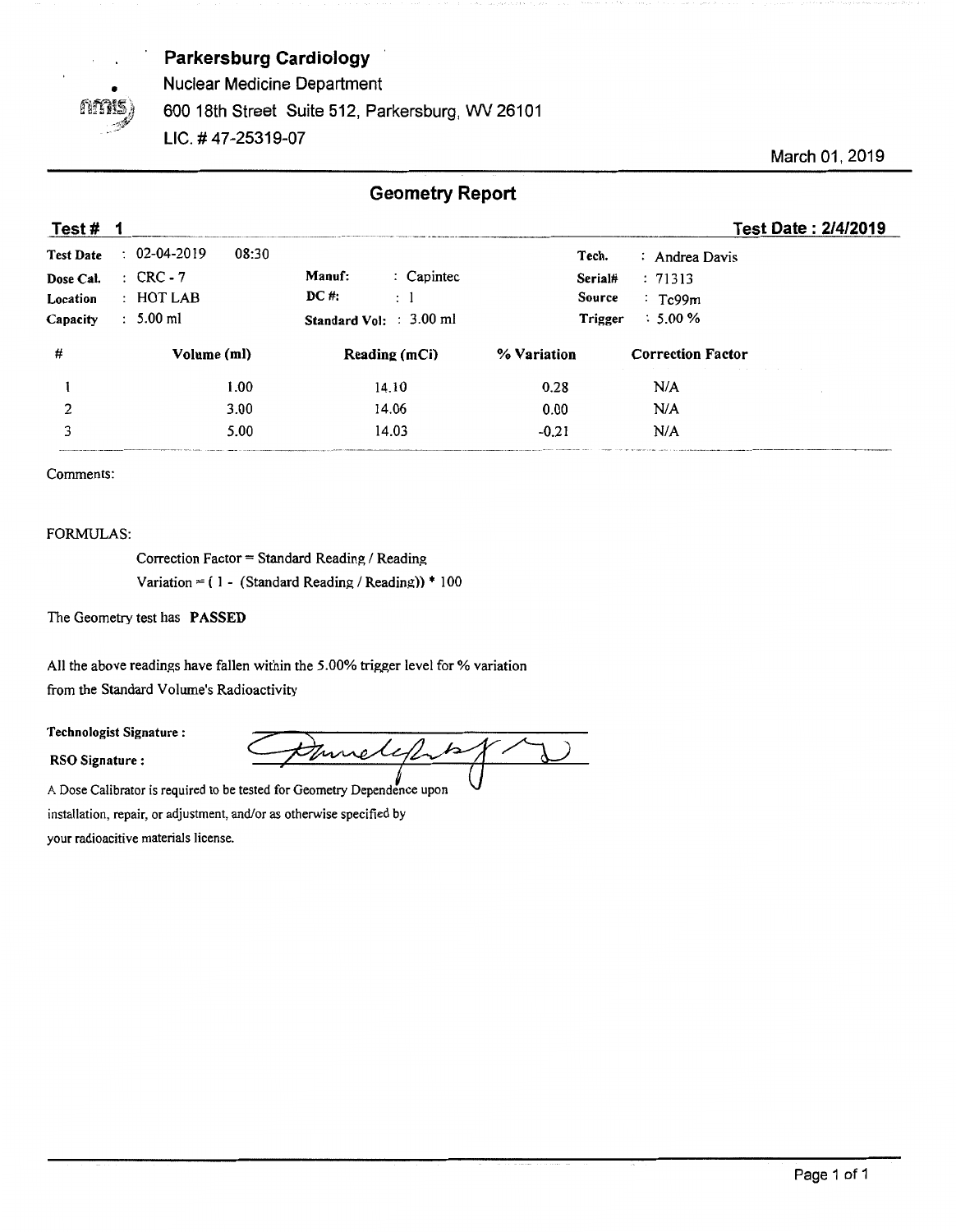

Nuclear Medicine Department 600 18th Street Suite 512, Parkersburg, WV 26101 LIC. # 47-25319-07

February 04, 2019

## **Dose Calibrator Accuracy Report**

#### Dose Calibrator Accuracy Test # 1

| Test Dt & Tm:<br>Dose Cal. Model:<br>Serial #:<br>Dose Cal. Uniq #:<br><b>Comments</b> |               | 02-04-2019<br>$CRC - 7$<br>71313<br>1 | 08:15<br>Initial Testing in MOB 4 1013 Garfield Ave |          |                | Technologist:<br>Location: | Manufacturer:                             | Andrea Davis<br>Capintec<br>HOT LAB |                     |          |   |
|----------------------------------------------------------------------------------------|---------------|---------------------------------------|-----------------------------------------------------|----------|----------------|----------------------------|-------------------------------------------|-------------------------------------|---------------------|----------|---|
| Ref. Src                                                                               | <b>Rdg</b>    | Manuf.                                | $Ref.$ Ser. $#$                                     | Cal.Date | Predicted Act. |                            | DC Reading                                |                                     | Deviations Avg Rdg  | Avg Dev  |   |
| $Cs - 137$                                                                             | $\frac{2}{3}$ | Dupont/NEN S356027-02 03-30-1994      |                                                     |          | 124.245 uCi    |                            | 119.800 uCi<br>119.900 uCi<br>120.100 uCi | $-3.578%$<br>$-3.497\%$             | -3.336 % 119.933uCi | $-3.471$ | % |
| $Co - 57$                                                                              | 2<br>3        | Pharmalogic                           | BM06057E 01-16-2014                                 |          | $0.103$ mCi    |                            | $0.100$ mCi<br>$0.100$ mCi<br>$0.100$ mCi | $-2.919%$<br>$-2.919%$              | $-2.919\%$ 0.100mCi | -2.919   | % |

The above Report indicates all of the Dose Cal. Accuracy Tests have PASSED. The above Report indicates all of the Dose Cal. Accuracy Tests have PASSED.<br>All of the test results fall within the +/-5.00% Regulatory Trigger Limit.

The above Report indicates all of the Dose Cal. Accuracy Tests have PASSED.<br>All of the test results fall within the +/-5.00% Regulatory Trigger Limit.<br>Tech Signature: *;;zl~(,5>*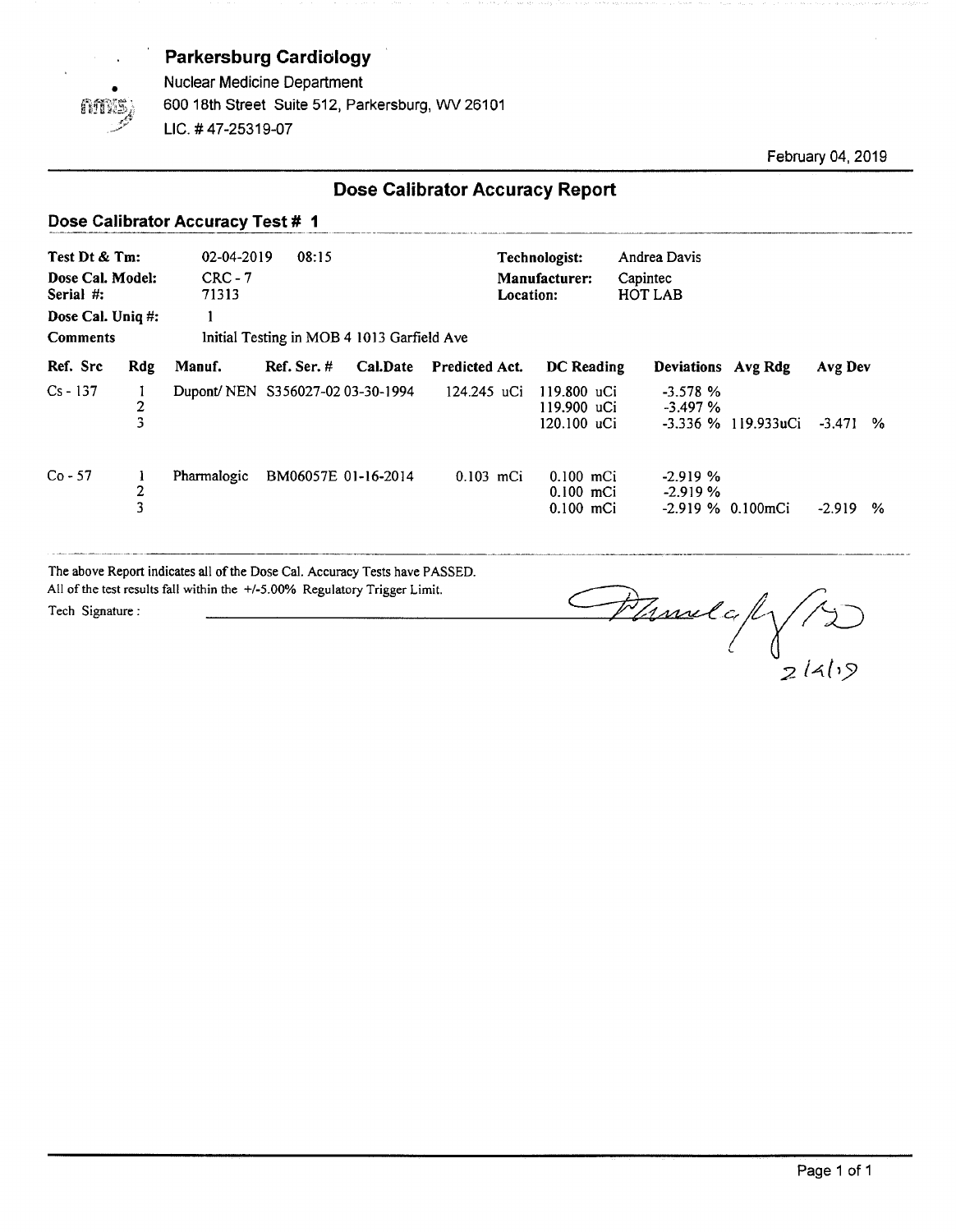(times)

Nuclear Medicine Department

600 18th Street Suite 512, Parkersburg, WV 26101

UC.# 47-25319-07

February 04, 2019

## **Dose Cal Constancy Summary Report**

## **Date Range: 02-01-2019 To 02-04-2019**

| Dose Calibrator: CRC - 7                 | Manufacture: Capintec |              |       |         | Serial #: 71313       |               | Location: HOT LAB |  |
|------------------------------------------|-----------------------|--------------|-------|---------|-----------------------|---------------|-------------------|--|
|                                          |                       |              |       |         | $Co - 57$             |               | Cs - 137          |  |
|                                          |                       |              |       |         | S/N: BM06057E14013106 |               | S/N: S356027-023  |  |
|                                          | <b>Background</b>     | Test         | Zero  | Co - 57 | Tc99m                 | <b>TI-201</b> | $Cs - 137$        |  |
|                                          | uCl                   | <b>Volts</b> | uCi   | mCi     | mCi                   | mCi           | uCi               |  |
| $2-4-2019$ 8:58:34AM $\overline{A}$<br>D | 0.000                 | 153.700      | 0.000 | 0.101   | 0.120                 | 0.069         | 120.400           |  |

| Tech Information:<br>Tech<br>AD. | <b>Tech Name</b><br>Andrea Davis                                                                                                                                                                                                                                                                                                                                                                                              |  |
|----------------------------------|-------------------------------------------------------------------------------------------------------------------------------------------------------------------------------------------------------------------------------------------------------------------------------------------------------------------------------------------------------------------------------------------------------------------------------|--|
|                                  | The above Report indicates all of the Dose Cal. Constancy Test have PASSED.<br>All of the Test Results fall within the +/- 5.00% Regulatory Trigger Limit.<br>Technologist Signature:<br><u> 1989 - John Stein, mars and de Branch and de Branch and de Branch and de Branch and de Branch and de Branch and de Branch and de Branch and de Branch and de Branch and de Branch and de Branch and de Branch and de Branch </u> |  |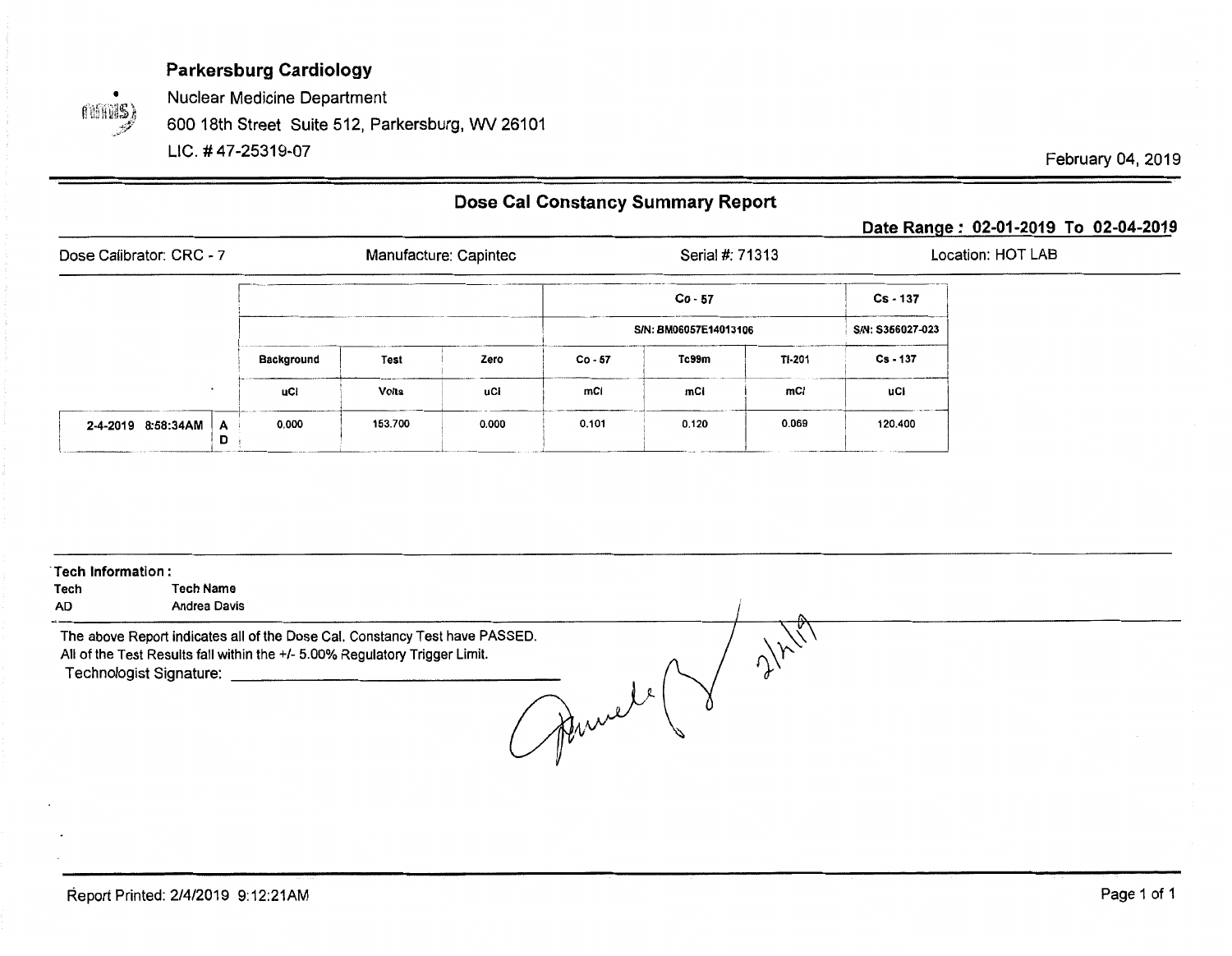

Nuclear Medicine Department

#### 600 18th Street Suite 512, Parkersburg, WV 26101

UC.# 47-25319-07

February 04, 2019

|    |                                                                                                                                                                     | <b>Calicheck Linearity</b>                  |                                                                                        |                                    |               |
|----|---------------------------------------------------------------------------------------------------------------------------------------------------------------------|---------------------------------------------|----------------------------------------------------------------------------------------|------------------------------------|---------------|
|    | $CRC - 7$<br>Dose Calibrator:<br>Manufacturer<br>Capintec<br>Serial Number:<br>71313<br>HOT LAB<br>Location<br>$\ddot{\phantom{a}}$<br>Technologist<br>Andrea Davis | Source<br>Config<br>Date<br>Time<br>Comment | Tc99m<br>÷<br>Syringe<br>÷<br>02-04-2019<br>08:42<br>Initial Testing 1013 Garfield Ave |                                    |               |
| #  | (A)<br>Tubes                                                                                                                                                        | (B)<br>Displayed<br><b>Activity</b>         | (C)<br>Calibration<br>Factors                                                          | (D)<br>Product of<br>$[B \cdot C]$ | Decay<br>Time |
|    | <b>Black Only</b>                                                                                                                                                   | 54.4000 mCi *                               | $1.0000 =$                                                                             | 54.4000                            | 0.00          |
|    | 2 Black & Red                                                                                                                                                       | 31.2000 mCi *                               | $1.7634 =$                                                                             | 55.0179                            | 4.93          |
| 3. | Black & Orange                                                                                                                                                      | 16.5000 mCi *                               | $3.3588 =$                                                                             | 55.4209                            | 10.52         |
|    | Black & Yellow                                                                                                                                                      | 5.6000 mCi *                                | $10.0000 =$                                                                            | 56.0000                            | 20.00         |
| 5. | Black & Green                                                                                                                                                       | 2.0000 mCi *                                | $27.9943 =$                                                                            | 55.9887                            | 28.94         |
| 6  | Black & Blue                                                                                                                                                        | .5100 mCi $*$                               | $107.3370 =$                                                                           | 54.7418                            | 40.62         |
| 7. | Black & Purple                                                                                                                                                      | .0582 mCi $*$                               | $918.6046 =$                                                                           | 53.4628                            | 59.27         |
| 8  | Black & Purple & Red                                                                                                                                                | .0294 mCi *                                 | $1795.4546 =$                                                                          | 52.7864                            | 65.09         |
| 9. | Black & Purple & Orange                                                                                                                                             | .0160 mCi $*$                               | $3291.6667 =$                                                                          | 52.6667                            | 70.36         |
|    | 10 Black & Purple & Yellow                                                                                                                                          | $.0058$ mCi $*$                             | $9634.1465 =$                                                                          | 55.8780                            | 79.69         |
|    |                                                                                                                                                                     |                                             | SUM:                                                                                   | 546.3632                           |               |
|    | $MEAN =$<br>SUM /                                                                                                                                                   | 10<br>54.6363<br>$=$                        |                                                                                        |                                    |               |
|    | MEAN *<br>1.05                                                                                                                                                      | 57.3681 UPPER LIMIT $\uparrow$<br>$=$       | $5.00 \%$ ]                                                                            |                                    |               |
|    | 0.95<br>MEAN *                                                                                                                                                      | 51.9045 LOWER LIMIT [-<br>$\equiv$          | 5.00 %]                                                                                |                                    |               |

NOTE: Compare PRODUCT(B\*C) to Upper and Lower Limits to Confirm Linearity

| The Linearity test has | <b>PASSED</b>                                                 |  |
|------------------------|---------------------------------------------------------------|--|
|                        | All Readings have Fallen within $+/-$ 5.00 % NRC/State Limit. |  |
| Test performed by      | $\bullet$                                                     |  |
| Reviewed by            | ۰                                                             |  |
| Comments               |                                                               |  |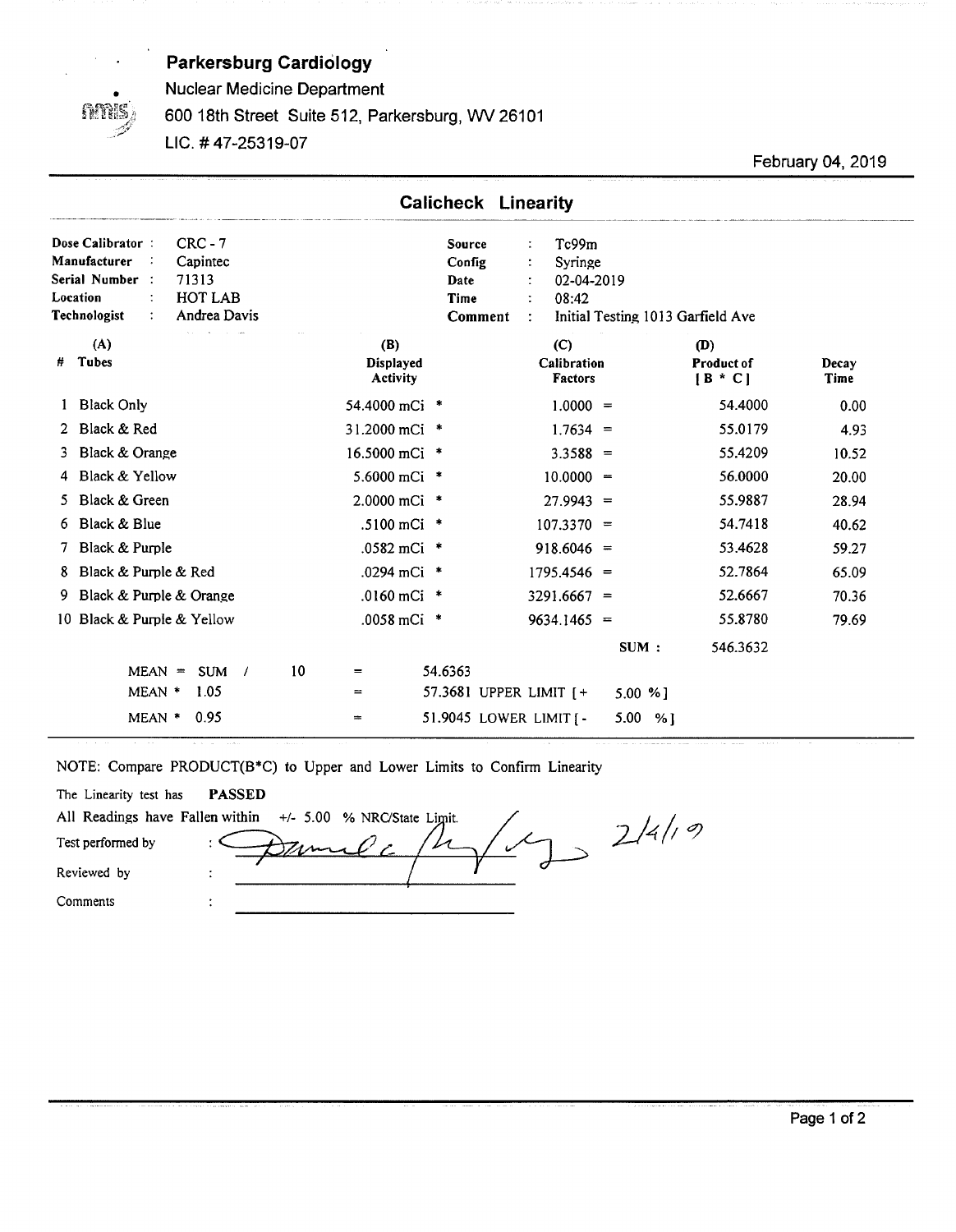#### Nuclear Medicine Department



Dose calibrator linearity is required to be perfonned upon installation, quarterly (US)/semiannually (Canada), after each repair and/or as otherwise specified by your radioactive materials license.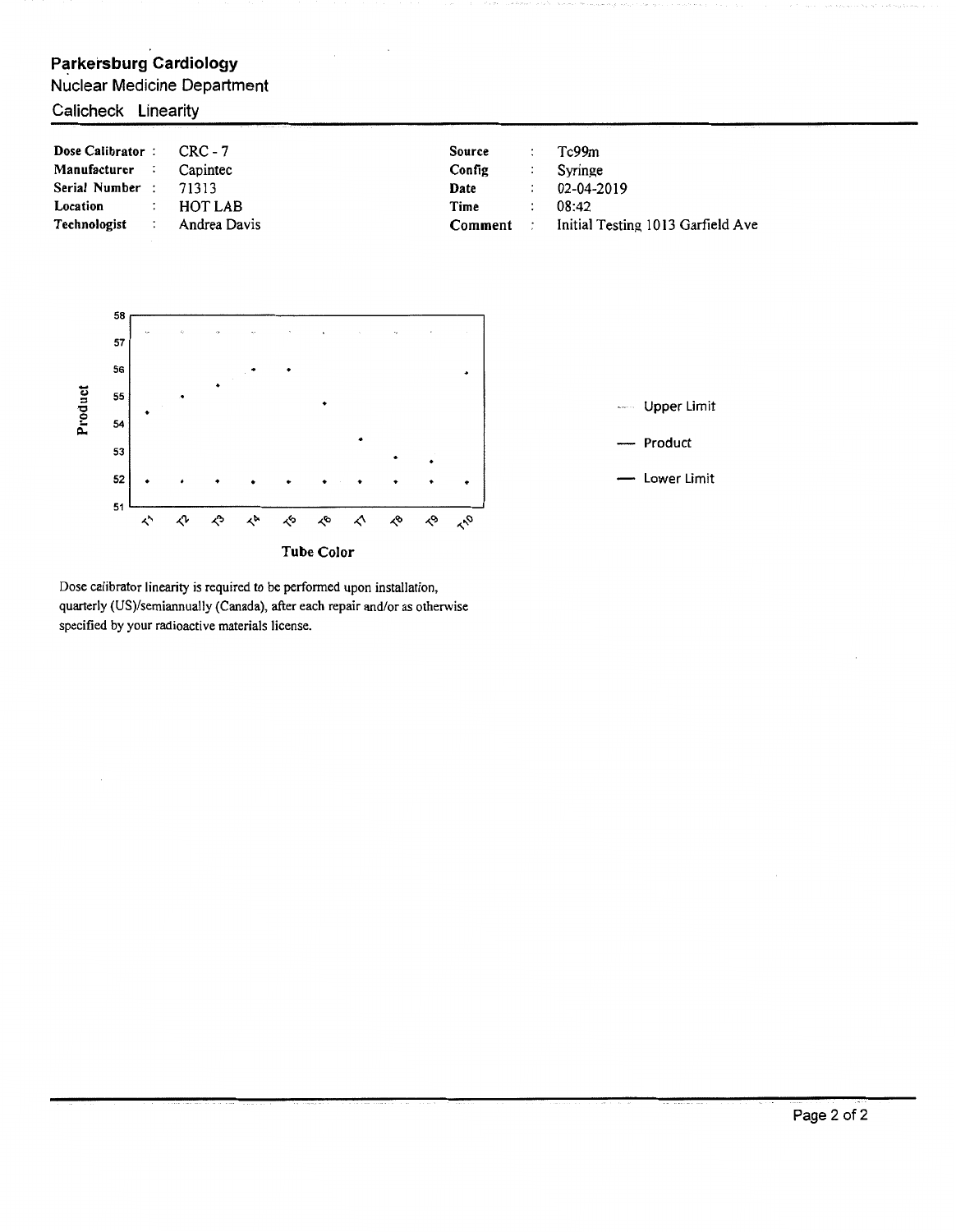# **PARKERSBURG CARDIOLOGY CHI-SQUARE TEST WELL COUNTER**

**INSTRUMENT:** 

 $\sim 10^{11}$  km

**CAPRAC** 

 $\hat{\mathcal{A}}$ 

**DATE:** 2/4/2019

| DATA              | DATA   |  |  |
|-------------------|--------|--|--|
| 61240             | 61110  |  |  |
| 60820             | 61060  |  |  |
| 61000             | 61210  |  |  |
| 60980             | 61020  |  |  |
| 61340             | 61290  |  |  |
| $MEAN =$          | 61107  |  |  |
| $\Sigma(N-R)^2$ = | 235810 |  |  |
| CHI-SQUARE =      | 3.86   |  |  |

PASSING CHI-Square<13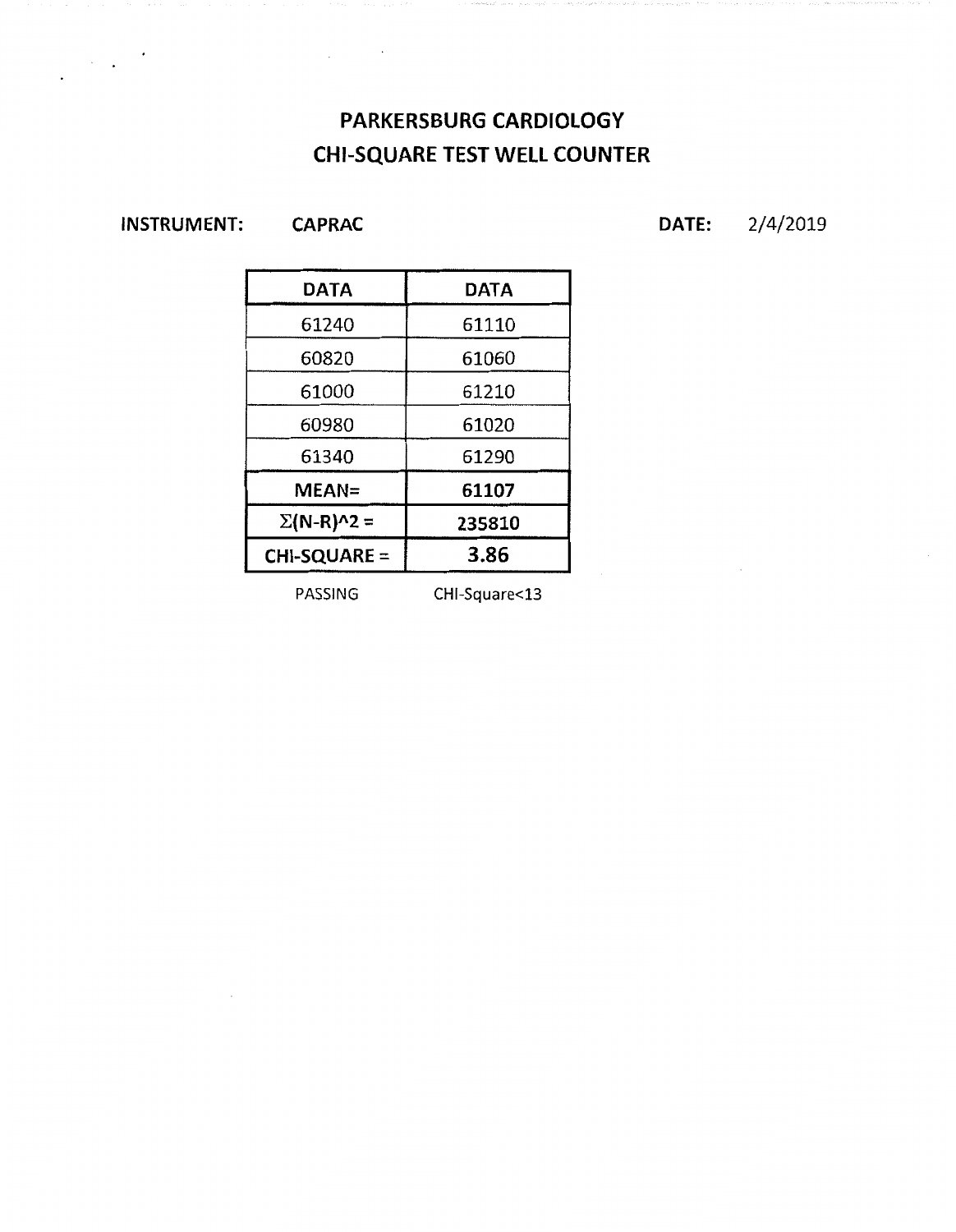## Page 1 of 1

| <b>Services</b><br><b>Beter Dis Serr</b><br><b>The Conditions</b><br><b>Part order</b><br>Torialion Date:<br>4/17/2018<br><b>Calibratis</b><br>m That I<br><b>De 44 72019</b> |              |                            |                     | Manufacturer:<br><b>Model Number:</b><br><b>Serial Number:</b> |                    | amcalibrationserv.cos@<br>mooth<br>Ladium<br>$14-C$<br>110445                                                                                                                                                                                                                                                                                                                                                                           |
|-------------------------------------------------------------------------------------------------------------------------------------------------------------------------------|--------------|----------------------------|---------------------|----------------------------------------------------------------|--------------------|-----------------------------------------------------------------------------------------------------------------------------------------------------------------------------------------------------------------------------------------------------------------------------------------------------------------------------------------------------------------------------------------------------------------------------------------|
|                                                                                                                                                                               |              |                            |                     |                                                                | $\sigma$           | >100<br>own                                                                                                                                                                                                                                                                                                                                                                                                                             |
|                                                                                                                                                                               |              |                            |                     | $: MD-31-206-01$                                               |                    |                                                                                                                                                                                                                                                                                                                                                                                                                                         |
| <b>CONTROL</b>                                                                                                                                                                |              | <b>DO</b>                  |                     |                                                                |                    |                                                                                                                                                                                                                                                                                                                                                                                                                                         |
|                                                                                                                                                                               | Adiustment   | <b>DO</b>                  |                     |                                                                |                    |                                                                                                                                                                                                                                                                                                                                                                                                                                         |
|                                                                                                                                                                               |              | at Calibration Information |                     |                                                                |                    |                                                                                                                                                                                                                                                                                                                                                                                                                                         |
|                                                                                                                                                                               |              | $44 - 7$                   | 112700              | no cap                                                         |                    |                                                                                                                                                                                                                                                                                                                                                                                                                                         |
| <b>Instrument</b><br><b>Scale</b>                                                                                                                                             | Rendh        | <b>BRAT</b>                | <b>True Reading</b> | CF<br><b>Scale CF</b>                                          | <b>Scale</b><br>CF |                                                                                                                                                                                                                                                                                                                                                                                                                                         |
| x 1000.0                                                                                                                                                                      | 1200         | 1306                       |                     | 1.088                                                          | 0.980              |                                                                                                                                                                                                                                                                                                                                                                                                                                         |
| o<br>$\mathbf{x}$                                                                                                                                                             | 380          | 331                        |                     | 0.871                                                          |                    |                                                                                                                                                                                                                                                                                                                                                                                                                                         |
| x 100.0                                                                                                                                                                       | 127          | $149 -$                    |                     | 1,173                                                          | 1.082              |                                                                                                                                                                                                                                                                                                                                                                                                                                         |
| $x -$                                                                                                                                                                         | 38           | 37.7                       |                     | 0.992                                                          |                    |                                                                                                                                                                                                                                                                                                                                                                                                                                         |
| $\times 10.0$                                                                                                                                                                 | $11$         | 13.7                       |                     | 1.245                                                          | 1.094              |                                                                                                                                                                                                                                                                                                                                                                                                                                         |
| $\mathbf{r}$                                                                                                                                                                  | 35           | 33                         |                     | 0.942                                                          |                    |                                                                                                                                                                                                                                                                                                                                                                                                                                         |
| $\times 1.0$                                                                                                                                                                  | 15           | 15                         |                     | 1,000                                                          | 1,000              |                                                                                                                                                                                                                                                                                                                                                                                                                                         |
| $X$ =                                                                                                                                                                         | 0.38<br>0.14 | 0.38<br>0.14               |                     | 1,000<br>1,000                                                 | 1,000              |                                                                                                                                                                                                                                                                                                                                                                                                                                         |
| $\times 0.1$<br>$x -$                                                                                                                                                         | 0.08         | 0.08                       |                     | 1,000                                                          |                    |                                                                                                                                                                                                                                                                                                                                                                                                                                         |
|                                                                                                                                                                               |              | Check Source Reading =     |                     | 5.50mR/hr                                                      |                    |                                                                                                                                                                                                                                                                                                                                                                                                                                         |
| sufacturer.                                                                                                                                                                   |              |                            |                     |                                                                |                    | This certifies that the instrument above was calibrated with a Cs-137 source, Shepherd Model 28-6 #10258-<br>300mCL Exposure rate for this source has been verified with instrumentation whose calibration is traceable to<br>NIST standards. Mensurements were made with CNMC Company electrometer Model 206 and Capintee Model<br>PM30 (30 cc) cylindrical lonization chamber. And in accordance with ANSI-N323 and as recommended by |
| Calibrated By: Andrew J McAleer                                                                                                                                               |              |                            |                     |                                                                |                    |                                                                                                                                                                                                                                                                                                                                                                                                                                         |
|                                                                                                                                                                               |              |                            |                     |                                                                |                    |                                                                                                                                                                                                                                                                                                                                                                                                                                         |